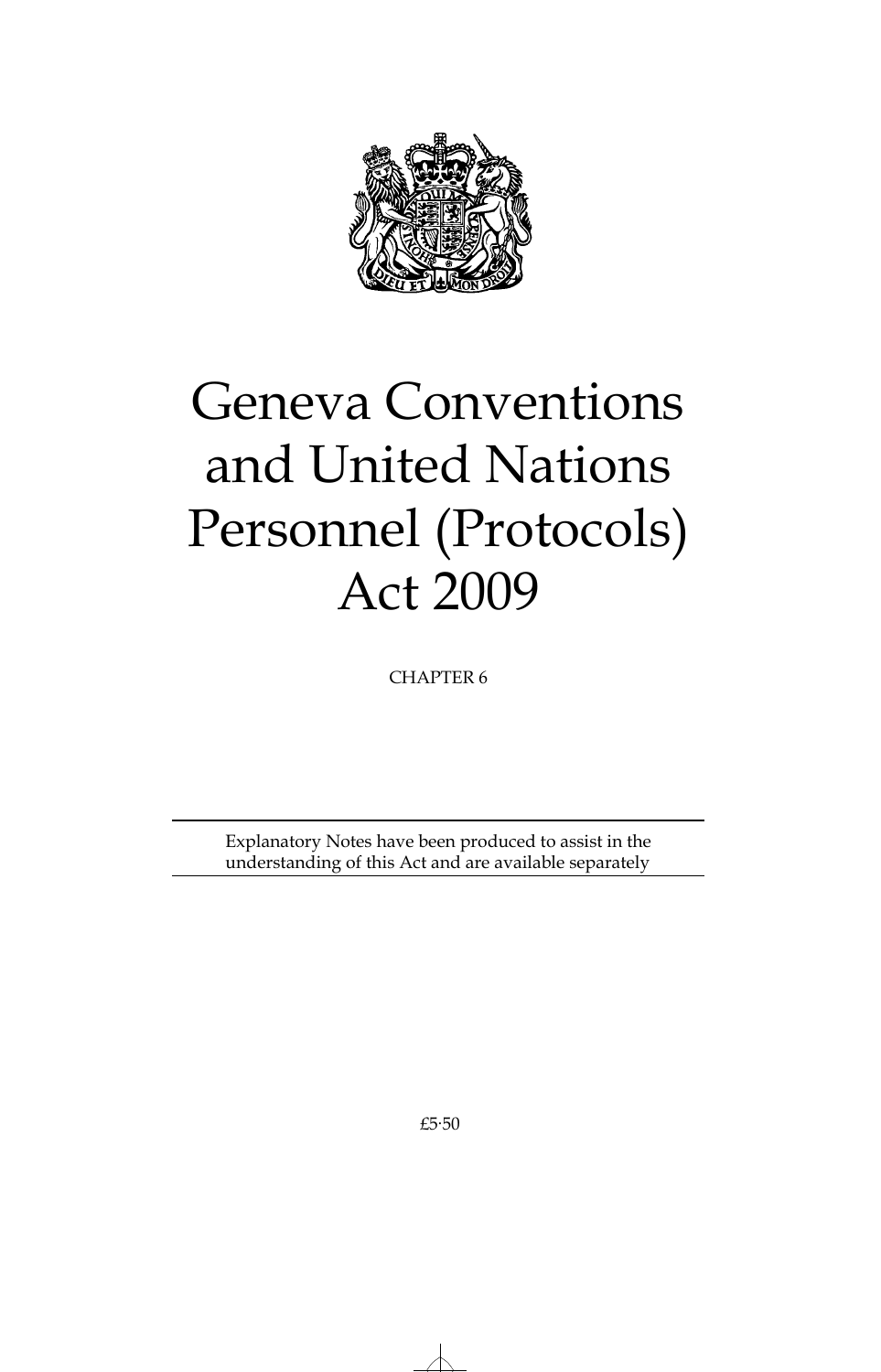

# Geneva Conventions and United Nations Personnel (Protocols) Act 2009

### **CHAPTER 6**

## **CONTENTS**

- 1 Amendments of the Geneva Conventions Act 1957
- 2 Amendments of the United Nations Personnel Act 1997
- 3 Commencement, extent and short title

Schedule — Schedule 7 to be inserted into the Geneva Conventions Act 1957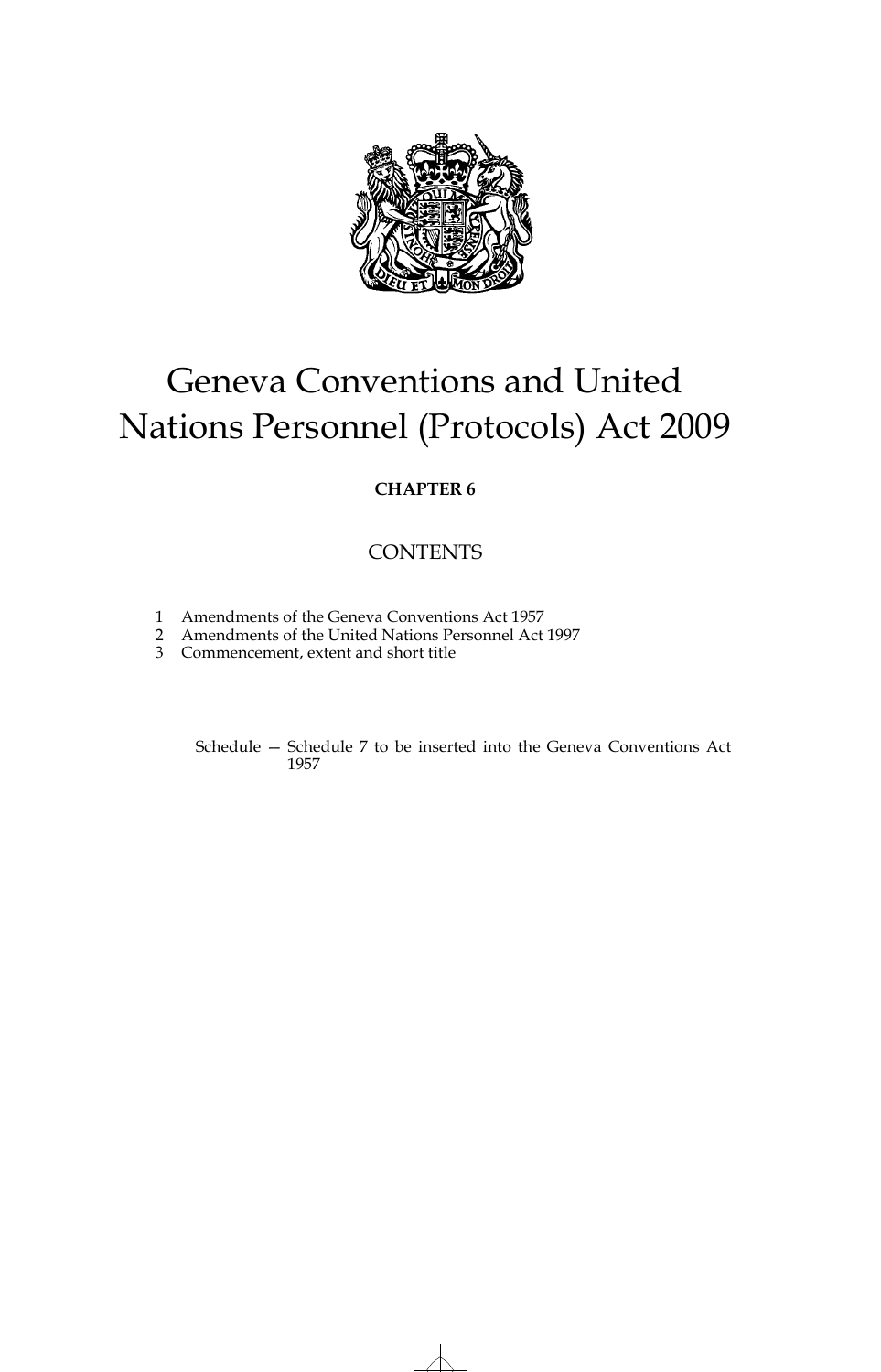

# Geneva Conventions and United Nations Personnel (Protocols) Act 2009

#### **2009 CHAPTER 6**

An Act to amend the Geneva Conventions Act 1957 so as to give effect to the Protocol additional to the Geneva Conventions of 12 August 1949 done on 8 December 2005; and to amend the United Nations Personnel Act 1997 so as to give effect to the Optional Protocol to the Convention on the Safety of United Nations and Associated Personnel adopted by the General Assembly of the United Nations on 8 December 2005. [2nd July 2009]

E IT ENACTED by the Queen's most Excellent Majesty, by and with the advice and consent of the Lords Spiritual and Temporal, and Commons, in this present **B** E IT ENACTED by the Queen's most Excellent Majesty, by and with consent of the Lords Spiritual and Temporal, and Commons, Parliament assembled, and by the authority of the same, as follows:

#### **1 Amendments of the Geneva Conventions Act 1957**

- (1) The Geneva Conventions Act 1957 (c. 52) is amended as follows.
- (2) In section 1 (grave breaches of Conventions and protocols), in subsection (1), for "or the first protocol" substitute ", the first protocol or the third protocol".
- (3) In subsection (1A) of that section, after paragraph (b) insert "; and
	- (c) a grave breach of the third protocol is anything which for the purposes of Article 6 of the protocol constitutes the perfidious use of the emblem specified in section  $6(1)(f)$  of this Act".
- (4) In section 6 (use of the Red Cross and other emblems), in subsection (1), after paragraph (e) insert ";
	- (f) the emblem of a red frame in the shape of a square on edge on a white ground, conforming to the illustration in Article  $\tilde{1}$  of the Annex to the third protocol (and whether or not incorporating another emblem, or a combination of emblems, in accordance with Article 3 of the protocol), or the designation "Red Crystal" or "third Protocol emblem"".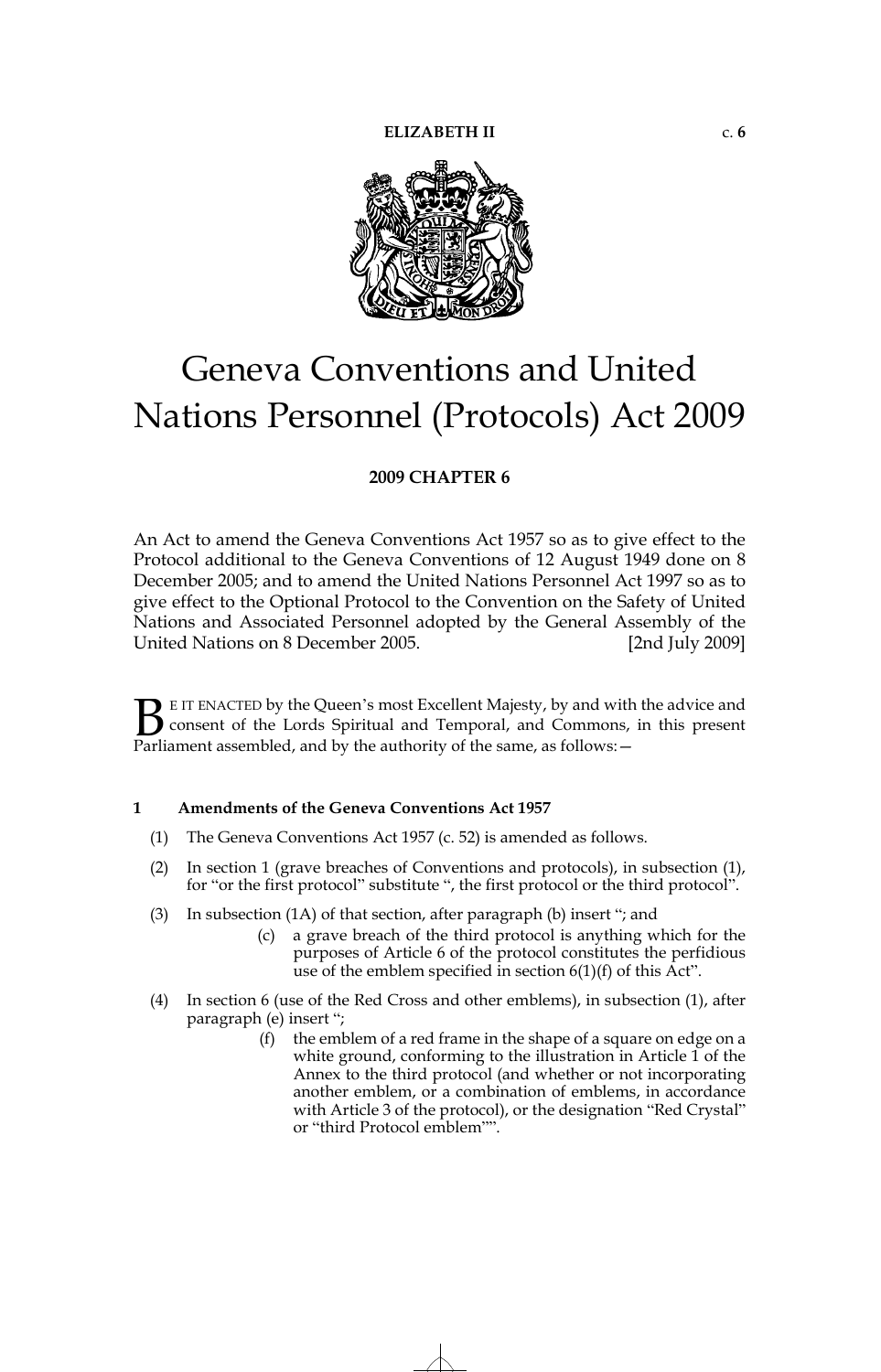- (5) After subsection (4A) of that section, insert—
	- "(4B) Subsection (4) of this section shall apply in relation to a design or wording reproducing or resembling the emblem or a designation specified in paragraph (f) of subsection (1) of this section as it applies to designs or wording reproducing or resembling an emblem or designation specified in paragraph (b) or (c) of that subsection.
	- (4C) But subsection (4) of this section shall not apply by virtue of subsection (4B) of this section where the use of the design or wording concerned is such as would appear, in time of armed conflict, to confer the protection of the scheduled conventions and, where applicable, the first protocol and the second protocol.
	- (4D) For the purposes of subsection (4B) of this section references in subsection (4) of this section to the passing of this Act shall be construed as references to the passing of the Geneva Conventions and United Nations Personnel (Protocols) Act 2009."
- (6) In section 6A (regulations), in subsection  $(1)(b)$ , for "or the second protocol" substitute ", the second protocol or the third protocol".
- (7) In section 7 (interpretation), at the end of subsection (1) add ";
	- "the third protocol" means the Protocol, additional to the Geneva Conventions of 12 August 1949, relating to the Adoption of an Additional Distinctive Emblem (Protocol III) done on 8 December 2005, the text of which is set out in Schedule 7".
- (8) After Schedule 6 (which sets out the text of the second protocol), insert the Schedule 7 contained in the Schedule to this Act (which sets out the text of the third protocol).

#### **2 Amendments of the United Nations Personnel Act 1997**

- (1) Section 4 of the United Nations Personnel Act 1997 (c. 13) (meaning of "UN worker") is amended as follows.
- (2) In subsection  $(2)$ 
	- (a) for "subsection (3)" substitute "subsections (3) and (3A)", and
	- (b) in paragraph  $(c)(i)$ , for "the maintenance or restoration of international peace and security" substitute "a purpose mentioned in subsection  $(2A)$ ".
- (3) After subsection (2) insert—
	- "(2A) The purposes referred to in subsection  $(2)(c)(i)$  are  $-$ 
		- (a) maintaining or restoring international peace and security;
		- (b) delivering humanitarian, political or development assistance in peacebuilding;
		- (c) delivering emergency humanitarian assistance."
- (4) After subsection (3) insert—
	- "(3A) In this section "UN operation" also does not include any operation in respect of which a declaration is made in accordance with Article II(3) of the Optional Protocol (opt-out for operation to deliver emergency humanitarian assistance in response to natural disaster)."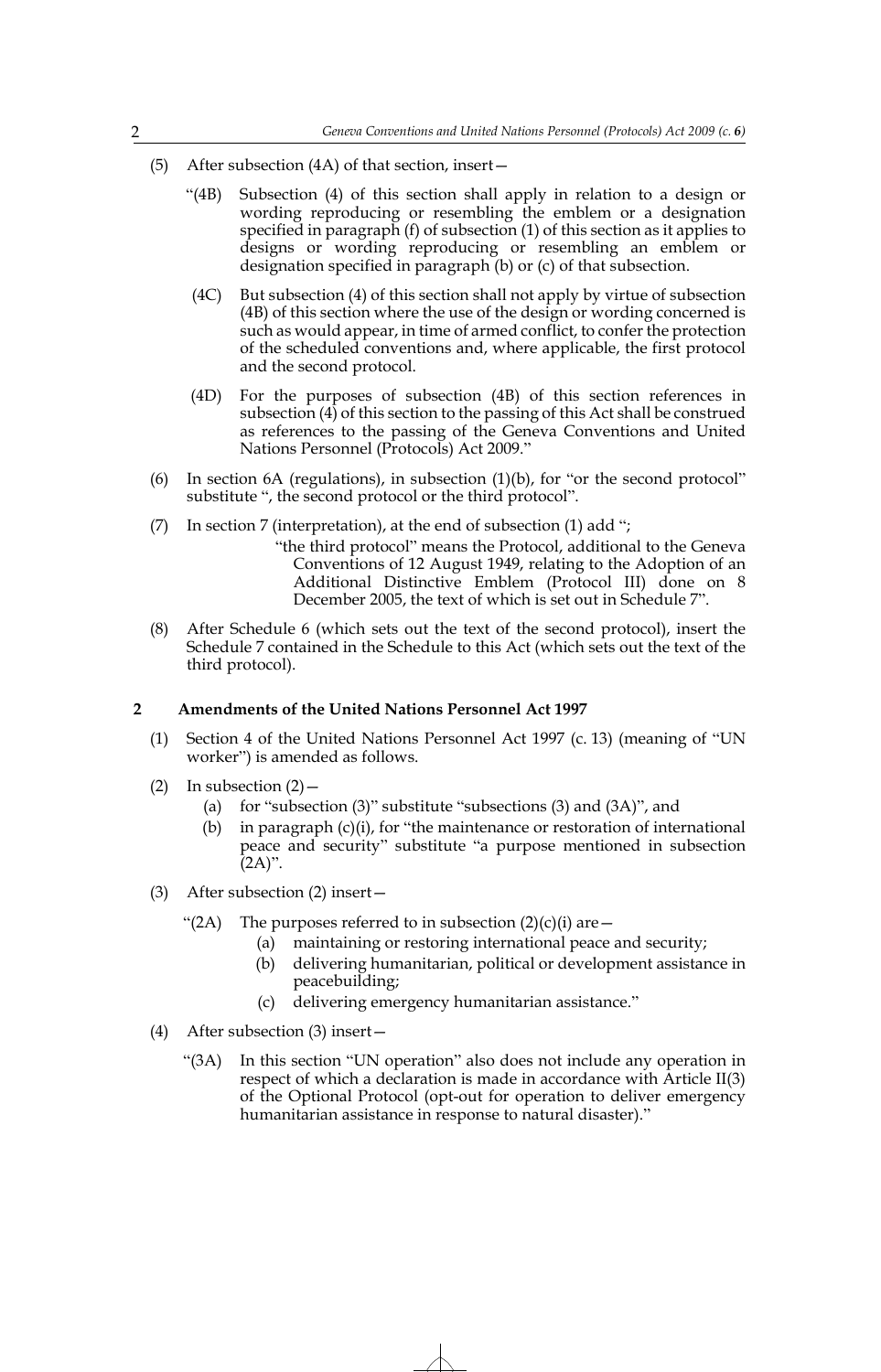- (5) In subsection (4), after the definition of "the Convention" insert—
	- ""the Optional Protocol" means the Optional Protocol to the Convention adopted by the General Assembly of the United Nations on 8 December 2005;".

#### **3 Commencement, extent and short title**

- (1) Sections 1 and 2 come into force on such day as the Secretary of State may by order appoint.
- (2) An order under subsection  $(1)$  -
	- (a) must be made by statutory instrument, and
	- (b) may make different provision for different purposes.
- (3) Section 8(2) of the Geneva Conventions Act 1957 (c. 52) (power to extend provisions to the Channel Islands, the Isle of Man and British overseas territories) applies in relation to the provisions of section 1 and the Schedule as if they were contained in that Act.
- (4) Section 9(2) of the United Nations Personnel Act 1997 (c. 13) (power to extend provisions to the Channel Islands, the Isle of Man and British overseas territories) applies in relation to the provisions of section 2 as if they were contained in that Act.
- (5) This Act may be cited as the Geneva Conventions and United Nations Personnel (Protocols) Act 2009.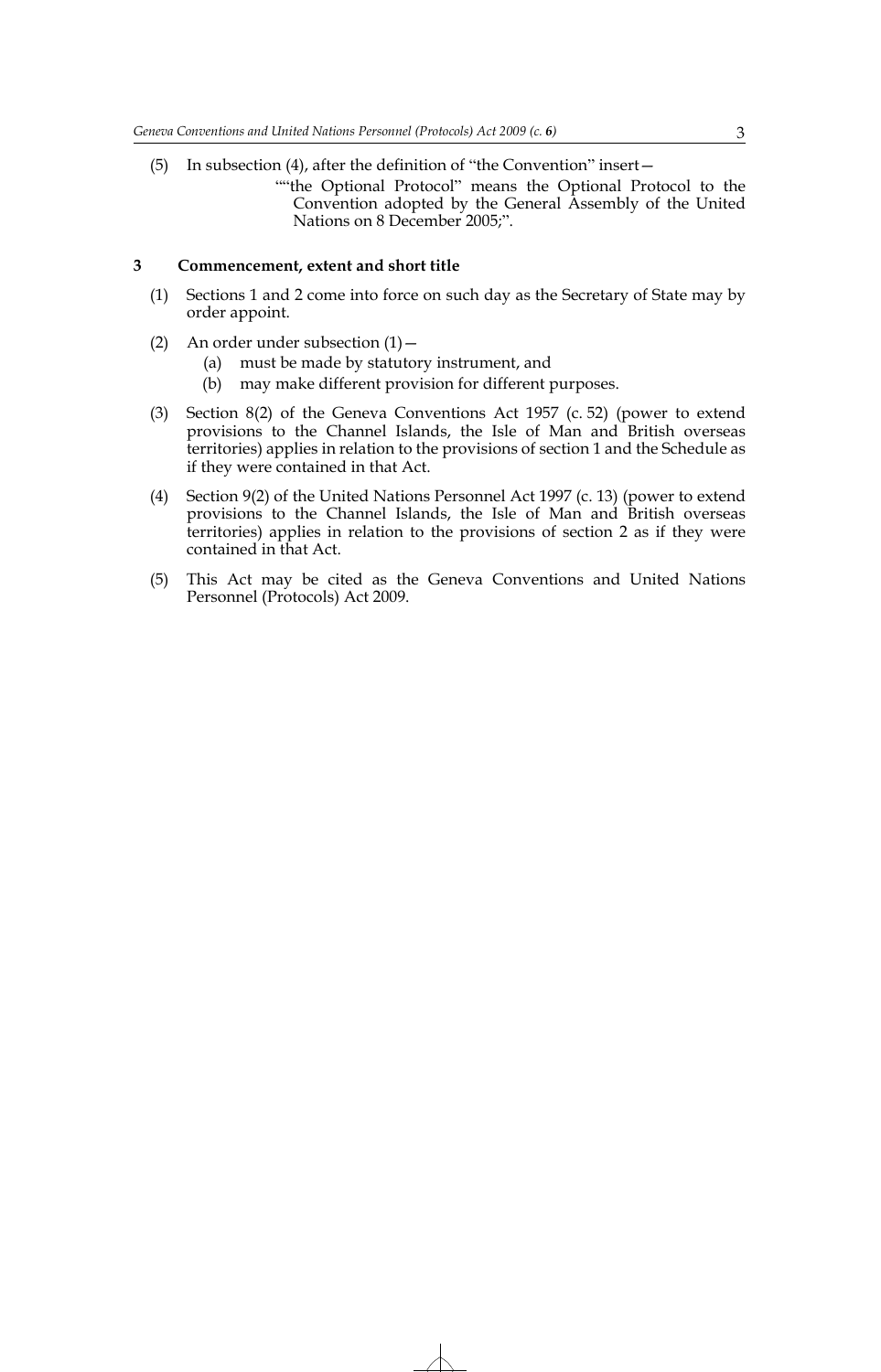### SCHEDULE Section 1(8)

#### SCHEDULE 7 TO BE INSERTED INTO THE GENEVA CONVENTIONS ACT 1957

#### "SCHEDULE 7 Section 7(1)

#### PROTOCOL ADDITIONAL TO THE GENEVA CONVENTIONS OF 12 AUGUST 1949, AND RELATING TO THE ADOPTION OF AN ADDITIONAL DISTINCTIVE EMBLEM (PROTOCOL III), 8 DECEMBER 2005

*Preamble*

#### *The High Contracting Parties*,

*Reaffirming* the provisions of the Geneva Conventions of 12 August 1949 (in particular Articles 26, 38, 42 and 44 of the First Geneva Convention) and, where applicable, their Additional Protocols of 8 June 1977 (in particular Articles 18 and 38 of Additional Protocol I and Article 12 of Additional Protocol II), concerning the use of distinctive emblems,

*Desiring* to supplement the aforementioned provisions so as to enhance their protective value and universal character,

*Noting* that this Protocol is without prejudice to the recognized right of High Contracting Parties to continue to use the emblems they are using in conformity with their obligations under the Geneva Conventions and, where applicable, the Protocols additional thereto,

*Recalling* that the obligation to respect persons and objects protected by the Geneva Conventions and the Protocols additional thereto derives from their protected status under international law and is not dependent on use of the distinctive emblems, signs or signals,

*Stressing* that the distinctive emblems are not intended to have any religious, ethnic, racial, regional or political significance,

*Emphasizing* the importance of ensuring full respect for the obligations relating to the distinctive emblems recognized in the Geneva Conventions, and, where applicable, the Protocols additional thereto,

*Recalling* that Article 44 of the First Geneva Convention makes the distinction between the protective use and the indicative use of the distinctive emblems,

*Recalling further* that National Societies undertaking activities on the territory of another State must ensure that the emblems they intend to use within the framework of such activities may be used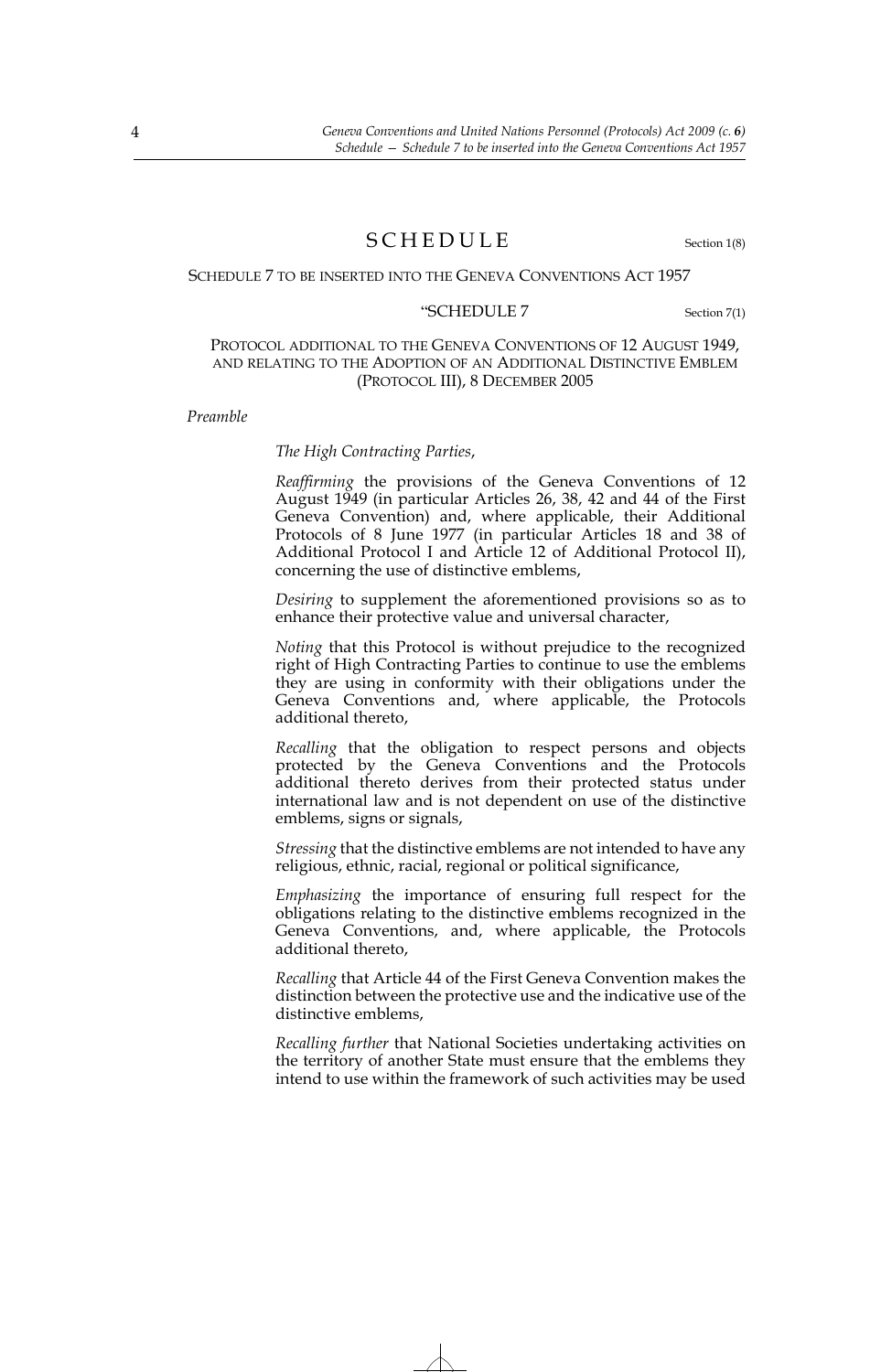in the country where the activity takes place and in the country or countries of transit,

*Recognizing* the difficulties that certain States and National Societies may have with the use of the existing distinctive emblems,

*Noting* the determination of the International Committee of the Red Cross, the International Federation of Red Cross and Red Crescent Societies and the International Red Cross and Red Crescent Movement to retain their current names and emblems,

*Have agreed on the following:*

#### *Article 1 — Respect for and scope of application of this Protocol*

- 1 The High Contracting Parties undertake to respect and to ensure respect for this Protocol in all circumstances.
- 2 This Protocol reaffirms and supplements the provisions of the four Geneva Conventions of 12 August 1949 ("the Geneva Conventions") and, where applicable, of their two Additional Protocols of 8 June 1977 ("the 1977 Additional Protocols") relating to the distinctive emblems, namely the red cross, the red crescent and the red lion and sun, and shall apply in the same situations as those referred to in these provisions.

#### *Article 2 — Distinctive emblems*

- 1 This Protocol recognizes an additional distinctive emblem in addition to, and for the same purposes as, the distinctive emblems of the Geneva Conventions. The distinctive emblems shall enjoy equal status.
- 2 This additional distinctive emblem, composed of a red frame in the shape of a square on edge on a white ground, shall conform to the illustration in the Annex to this Protocol. This distinctive emblem is referred to in this Protocol as the "third Protocol emblem".
- 3 The conditions for use of and respect for the third Protocol emblem are identical to those for the distinctive emblems established by the Geneva Conventions and, where applicable, the 1977 Additional Protocols.
- 4 The medical services and religious personnel of armed forces of High Contracting Parties may, without prejudice to their current emblems, make temporary use of any distinctive emblem referred to in paragraph 1 of this Article where this may enhance protection.

#### *Article 3 — Indicative use of the third Protocol emblem*

1 National Societies of those High Contracting Parties which decide to use the third Protocol emblem may, in using the emblem in conformity with relevant national legislation, choose to incorporate within it, for indicative purposes: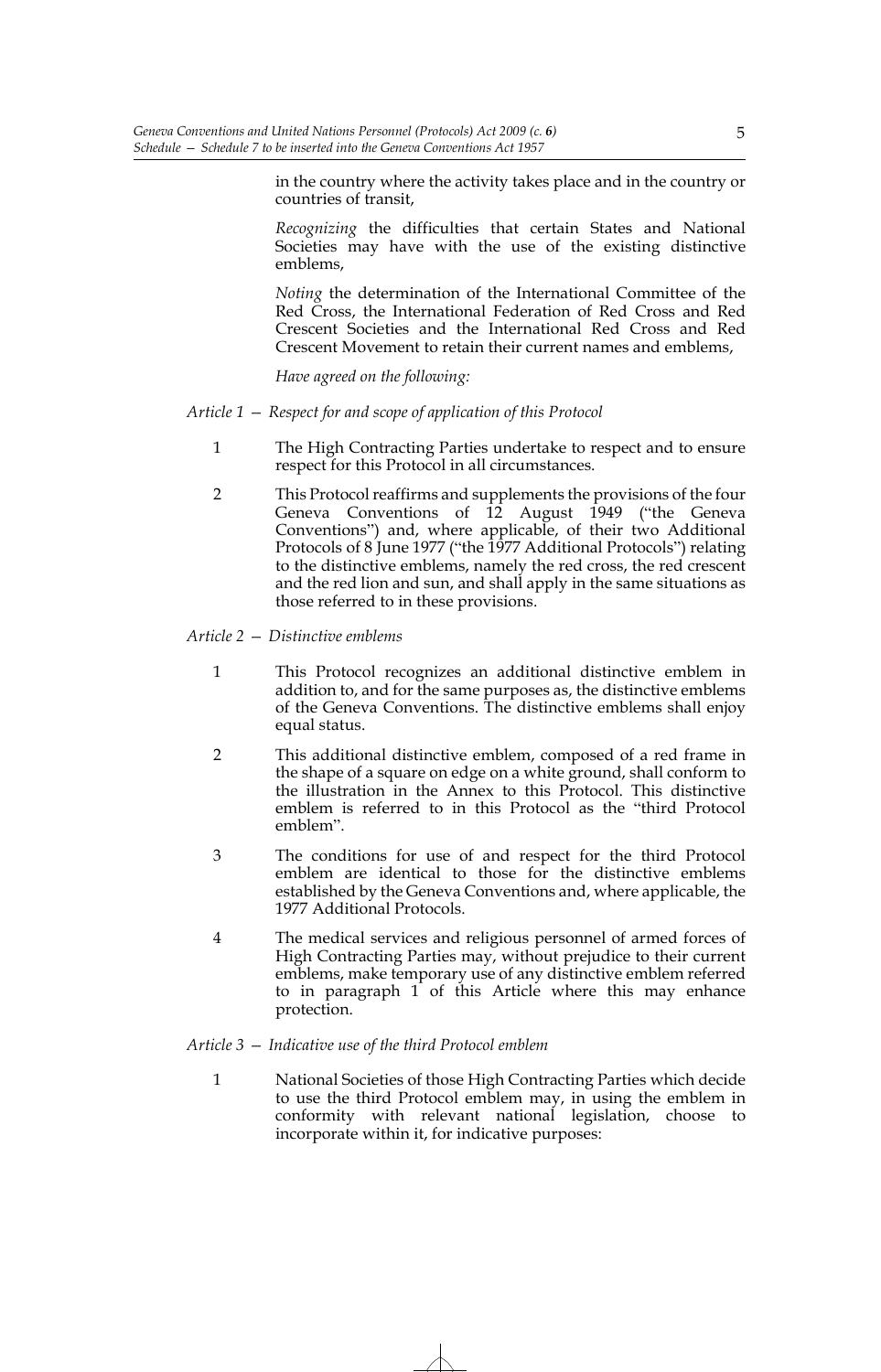- (a) a distinctive emblem recognized by the Geneva Conventions or a combination of these emblems; or
- (b) another emblem which has been in effective use by a High Contracting Party and was the subject of a communication to the other High Contracting Parties and the International Committee of the Red Cross through the depositary prior to the adoption of this Protocol.

Incorporation shall conform to the illustration in the Annex to this Protocol.

- 2 A National Society which chooses to incorporate within the third Protocol emblem another emblem in accordance with paragraph 1 above, may, in conformity with national legislation, use the designation of that emblem and display it within its national territory.
- 3 National Societies may, in accordance with national legislation and in exceptional circumstances and to facilitate their work, make temporary use of the distinctive emblem referred to in Article 2 of this Protocol.
- 4 This Article does not affect the legal status of the distinctive emblems recognized in the Geneva Conventions and in this Protocol, nor does it affect the legal status of any particular emblem when incorporated for indicative purposes in accordance with paragraph 1 of this Article.

#### *Article 4 — International Committee of the Red Cross and International Federation of Red Cross and Red Crescent Societies*

The International Committee of the Red Cross and the International Federation of Red Cross and Red Crescent Societies, and their duly authorized personnel, may use, in exceptional circumstances and to facilitate their work, the distinctive emblem referred to in Article 2 of this Protocol.

#### *Article 5 — Missions under United Nations auspices*

The medical services and religious personnel participating in operations under the auspices of the United Nations may, with the agreement of participating States, use one of the distinctive emblems mentioned in Articles 1 and 2.

#### *Article 6 — Prevention and repression of misuse*

1 The provisions of the Geneva Conventions and, where applicable, the 1977 Additional Protocols, governing prevention and repression of misuse of the distinctive emblems shall apply equally to the third Protocol emblem. In particular, the High Contracting Parties shall take measures necessary for the prevention and repression, at all times, of any misuse of the distinctive emblems mentioned in Articles 1 and 2 and their designations, including the perfidious use and the use of any sign or designation constituting an imitation thereof.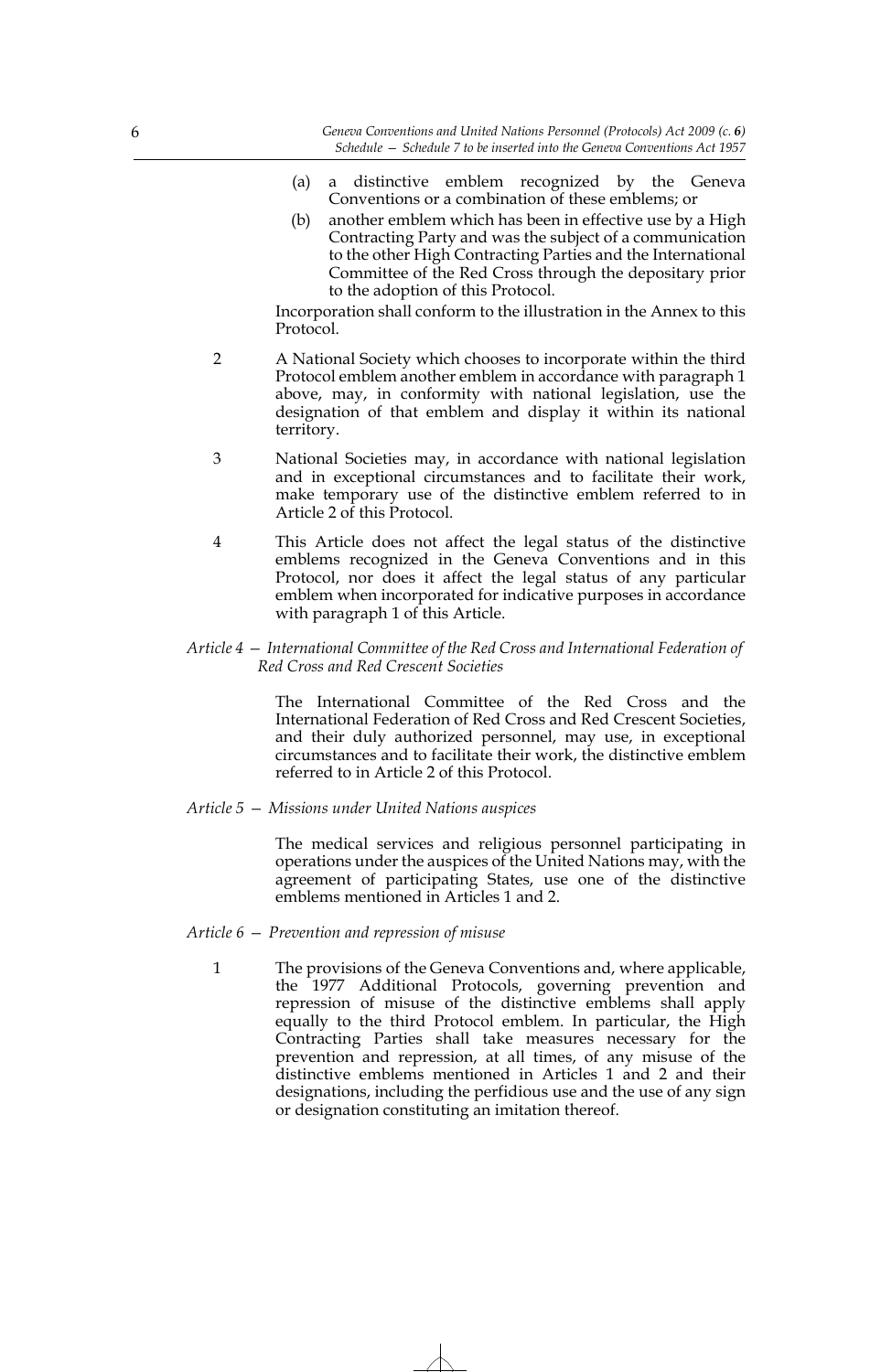2 Notwithstanding paragraph 1 above, High Contracting Parties may permit prior users of the third Protocol emblem, or of any sign constituting an imitation thereof, to continue such use, provided that the said use shall not be such as would appear, in time of armed conflict, to confer the protection of the Geneva Conventions and, where applicable, the 1977 Additional Protocols, and provided that the rights to such use were acquired before the adoption of this Protocol.

#### *Article 7 — Dissemination*

The High Contracting Parties undertake, in time of peace as in time of armed conflict, to disseminate this Protocol as widely as possible in their respective countries and, in particular, to include the study thereof in their programmes of military instruction and to encourage the study thereof by the civilian population, so that this instrument may become known to the armed forces and to the civilian population.

#### *Article 8 — Signature*

This Protocol shall be open for signature by the Parties to the Geneva Conventions on the day of its adoption and will remain open for a period of twelve months.

#### *Article 9 — Ratification*

This Protocol shall be ratified as soon as possible. The instruments of ratification shall be deposited with the Swiss Federal Council, depositary of the Geneva Conventions and the 1977 Additional Protocols.

#### *Article 10 — Accession*

This Protocol shall be open for accession by any Party to the Geneva Conventions which has not signed it. The instruments of accession shall be deposited with the depositary.

*Article 11 — Entry into force*

- 1 This Protocol shall enter into force six months after two instruments of ratification or accession have been deposited.
- 2 For each Party to the Geneva Conventions thereafter ratifying or acceding to this Protocol, it shall enter into force six months after the deposit by such Party of its instrument of ratification or accession.

#### *Article 12 — Treaty relations upon entry into force of this Protocol*

- 1 When the Parties to the Geneva Conventions are also Parties to this Protocol, the Conventions shall apply as supplemented by this Protocol.
- 2 When one of the Parties to the conflict is not bound by this Protocol, the Parties to the Protocol shall remain bound by it in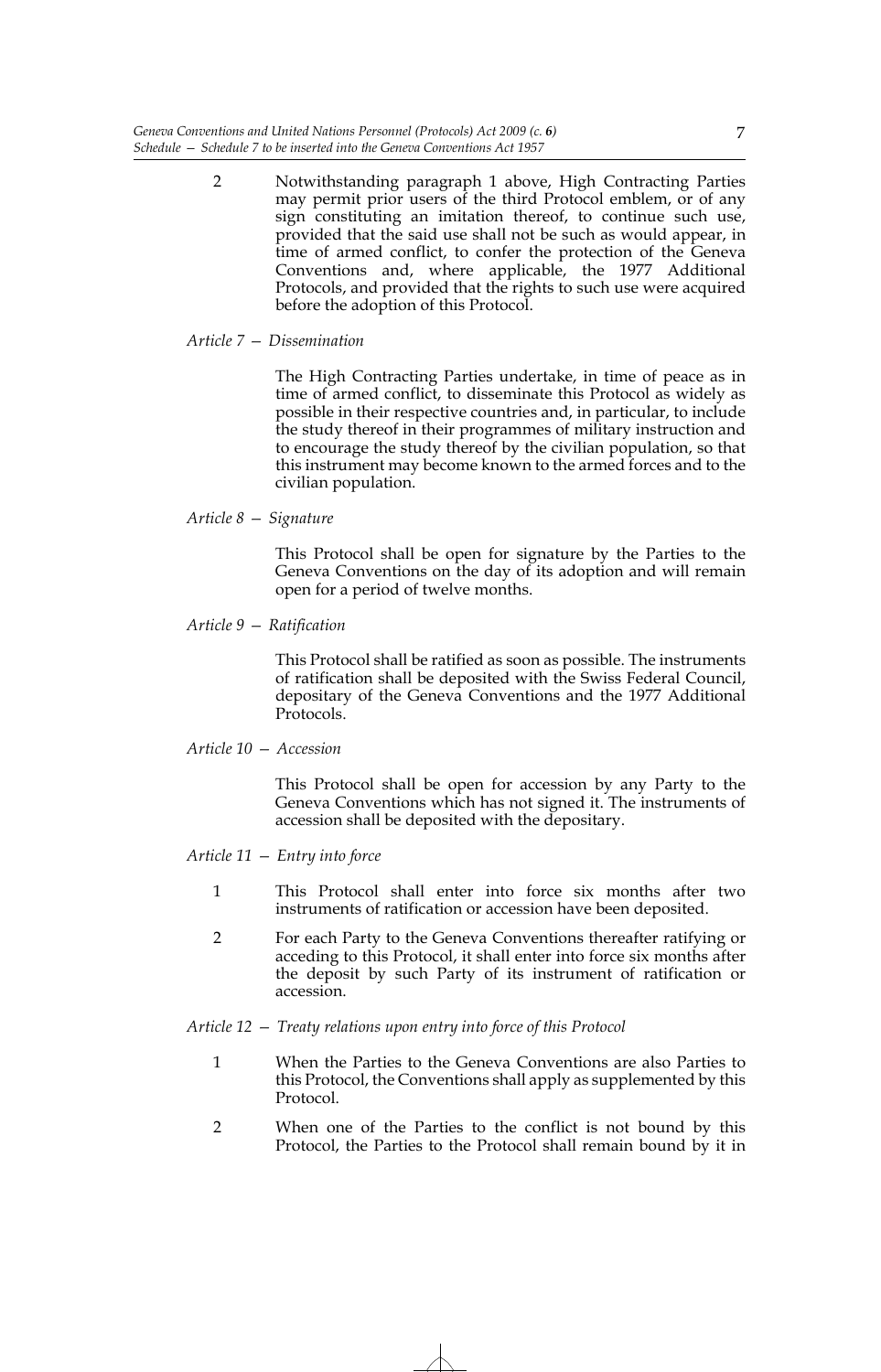their mutual relations. They shall furthermore be bound by this Protocol in relation to each of the Parties which are not bound by it, if the latter accepts and applies the provisions thereof.

#### *Article 13 — Amendment*

- 1 Any High Contracting Party may propose amendments to this Protocol. The text of any proposed amendment shall be communicated to the depositary, which shall decide, after consultation with all the High Contracting Parties, the International Committee of the Red Cross and the International Federation of Red Cross and Red Crescent Societies, whether a conference should be convened to consider the proposed amendment.
- 2 The depositary shall invite to that conference all the High Contracting Parties as well as the Parties to the Geneva Conventions, whether or not they are signatories of this Protocol.

#### *Article 14 — Denunciation*

- 1 In case a High Contracting Party should denounce this Protocol, the denunciation shall only take effect one year after receipt of the instrument of denunciation. If, however, on the expiry of that year the denouncing Party is engaged in a situation of armed conflict or occupation, the denunciation shall not take effect before the end of the armed conflict or occupation.
- 2 The denunciation shall be notified in writing to the depositary, which shall transmit it to all the High Contracting Parties.
- 3 The denunciation shall have effect only in respect of the denouncing Party.
- 4 Any denunciation under paragraph 1 shall not affect the obligations already incurred, by reason of the armed conflict or occupation, under this Protocol by such denouncing Party in respect of any act committed before this denunciation becomes effective.

*Article 15 — Notifications*

The depositary shall inform the High Contracting Parties as well as the Parties to the Geneva Conventions, whether or not they are signatories of this Protocol, of:

- (a) signatures affixed to this Protocol and the deposit of instruments of ratification and accession under Articles 8, 9 and 10;
- (b) the date of entry into force of this Protocol under Article 11 within ten days of said entry into force;
- (c) communications received under Article 13;
- (d) denunciations under Article 14.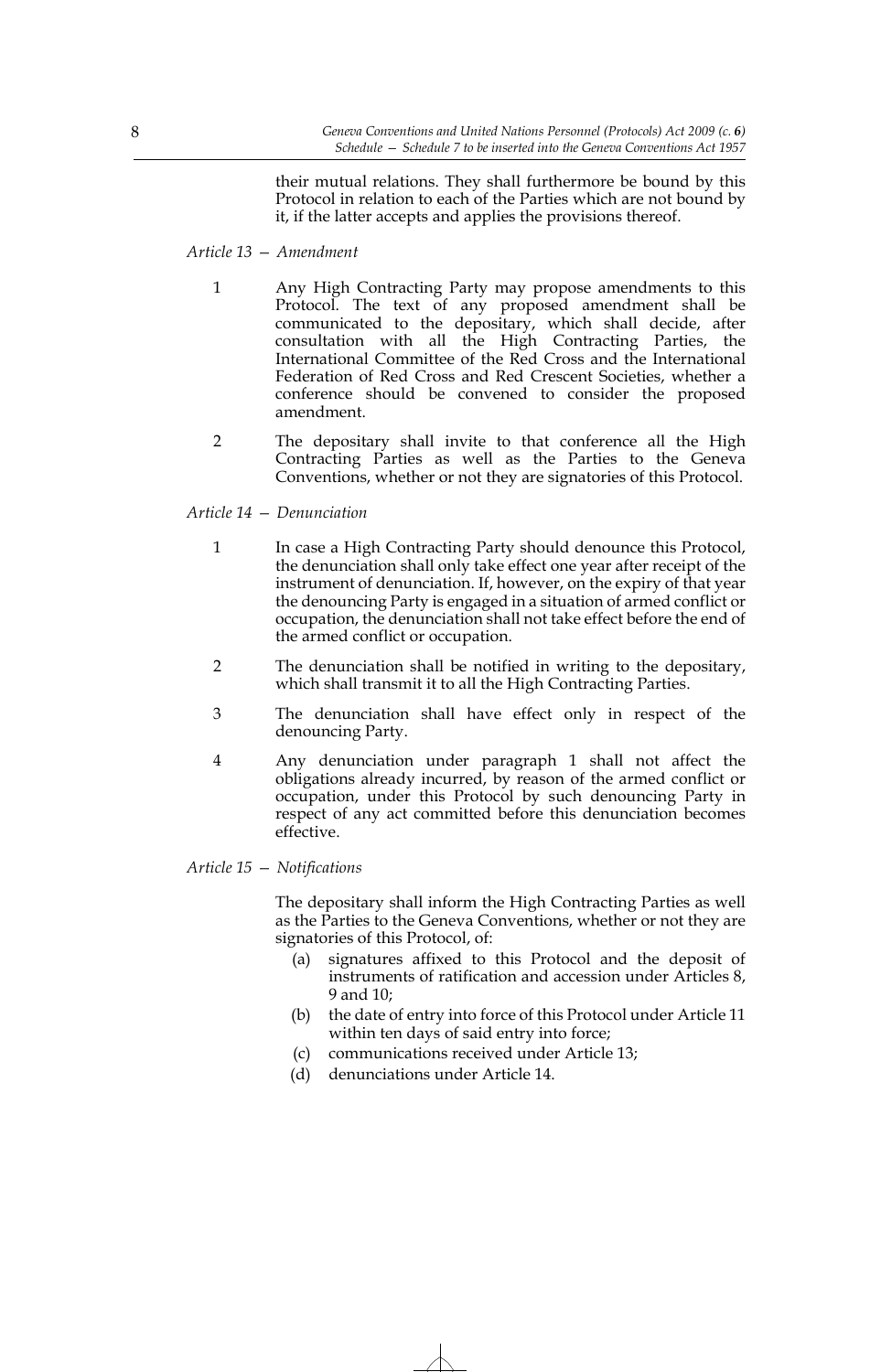*Article 16 — Registration*

- 1 After its entry into force, this Protocol shall be transmitted by the depositary to the Secretariat of the United Nations for registration and publication, in accordance with Article 102 of the Charter of the United Nations.
- 2 The depositary shall also inform the Secretariat of the United Nations of all ratifications, accessions and denunciations received by it with respect to this Protocol.

*Article 17 — Authentic texts*

The original of this Protocol, of which the Arabic, Chinese, English, French, Russian and Spanish texts are equally authentic, shall be deposited with the depositary, which shall transmit certified true copies thereof to all the Parties to the Geneva Conventions.

#### ANNEX

#### THIRD PROTOCOL EMBLEM

(Article 2, paragraph 2 and Article 3, paragraph 1 of the Protocol)

*Article 1— Distinctive emblem*